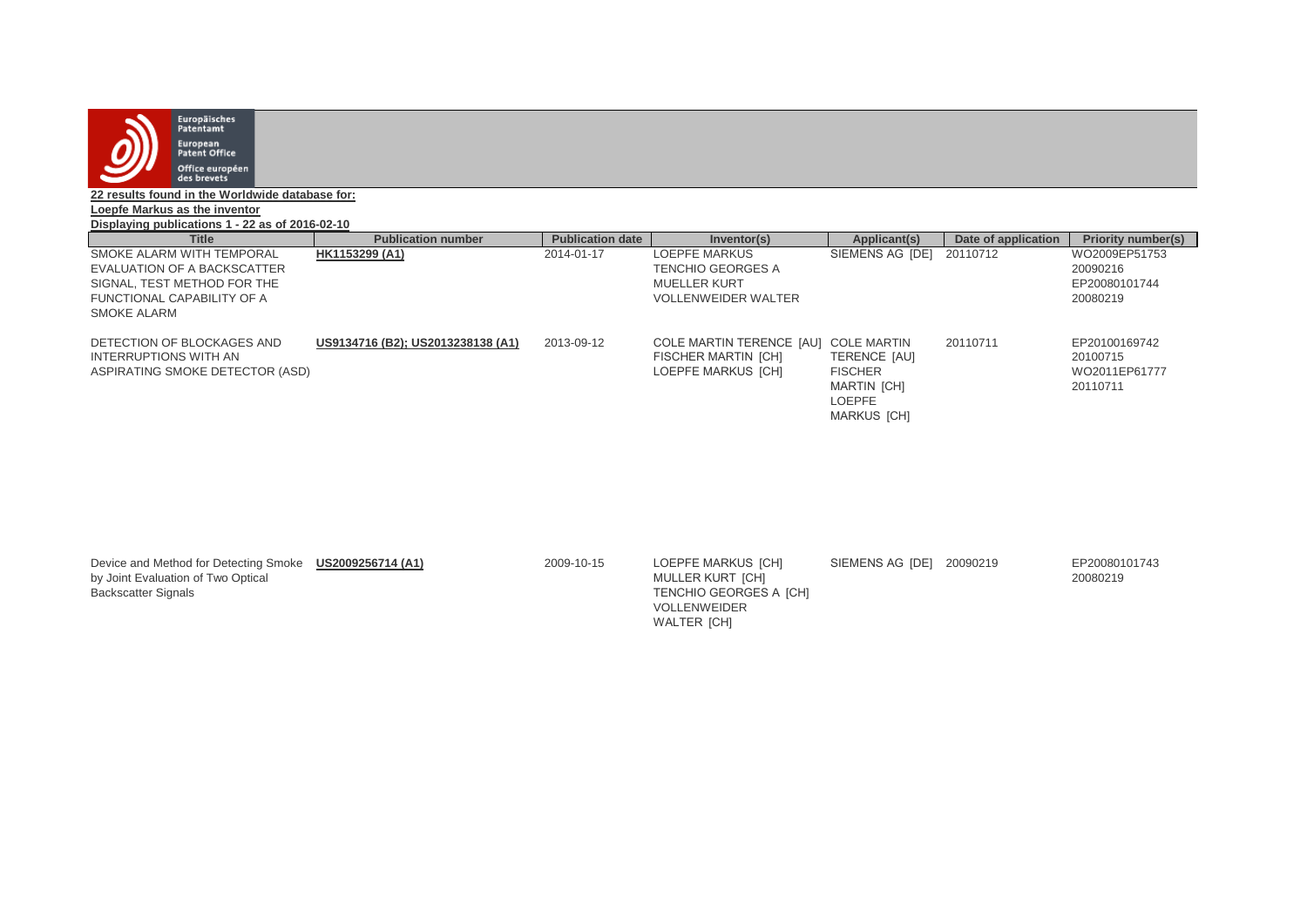| Smoke detection through two spectrally<br>different light scattering measurements                                                                                                                                                                  | AT507544 (T)        | 2011-05-15 | <b>MUELLER KURT [CH]</b><br><b>LOEPFE MARKUS [CH]</b><br>TENCHIO GEORGES A [CH]<br><b>VOLLENWEIDER</b><br><b>WALTER [CH]</b>                                        | SIEMENS AG [DE] 20080219 |          | EP20080101742<br>20080219 |
|----------------------------------------------------------------------------------------------------------------------------------------------------------------------------------------------------------------------------------------------------|---------------------|------------|---------------------------------------------------------------------------------------------------------------------------------------------------------------------|--------------------------|----------|---------------------------|
| Device for use with alarm signaling<br>system for detecting smoke, has light<br>source for sending measuring light, and<br>light detector for receiving measuring<br>light, where another light source is<br>provided for sending indicating light | DE102008003812 (A1) | 2009-04-16 | LOEPFE MARKUS [CH]<br><b>MUELLER KURT [CH]</b><br>TENCHIO GEORGES A [CH]<br><b>VOLLENWEIDER</b><br><b>WALTER [CH]</b>                                               | SIEMENS AG [DE]          | 20080110 | DE20081003812<br>20080110 |
| <b>GAS SENSOR ELEMENT</b>                                                                                                                                                                                                                          | DE102007057500 (A1) | 2009-06-10 | FLEISCHER MAXIMILIAN [DE] SIEMENS AG [DE]<br>LOEPFE MARKUS [CH]<br>HOEFER ULRICH [CH]<br>POHLE ROLAND [DE]                                                          |                          | 20071129 | DE20071057500<br>20071129 |
| <b>GAS SENSOR HAVING LOW POWER</b><br><b>CONSUMPTION</b>                                                                                                                                                                                           | DE102007057519 (A1) | 2009-10-01 | FLEISCHER MAXIMILIAN [DE] SIEMENS AG [DE]<br><b>HOEFER ULRICH [CH]</b><br><b>LOEPFE MARKUS [CH]</b><br>POHLE ROLAND [DE]<br>SIMON ELFRIEDE [DE]<br>STAHL PETER [CH] |                          | 20071129 | DE20071057519<br>20071129 |
| Messung der Umgebungstemperatur mit<br>einem Gassensorelement                                                                                                                                                                                      | DE102007057520 (A1) | 2009-06-04 | FLEISCHER MAXIMILIAN [DE] SIEMENS AG [DE]<br>HOEFER ULRICH [CH]<br>LOEPFE MARKUS [CH]<br>POHLE ROLAND [DE]<br>SIMON ELFRIEDE [DE]<br>STAHL PETER [CH]               |                          | 20071129 | DE20071057520<br>20071129 |
| Fire detecor                                                                                                                                                                                                                                       | EP1855259 (A1)      | 2007-11-14 | LOEPFE MARKUS [CH]<br>SCHLEICHER BERTRAM [CH] AG [CH]<br>TENCHIO GEORGES A [CH]                                                                                     | SIEMENS SCHWEIZ 20060508 |          | EP20060113608<br>20060508 |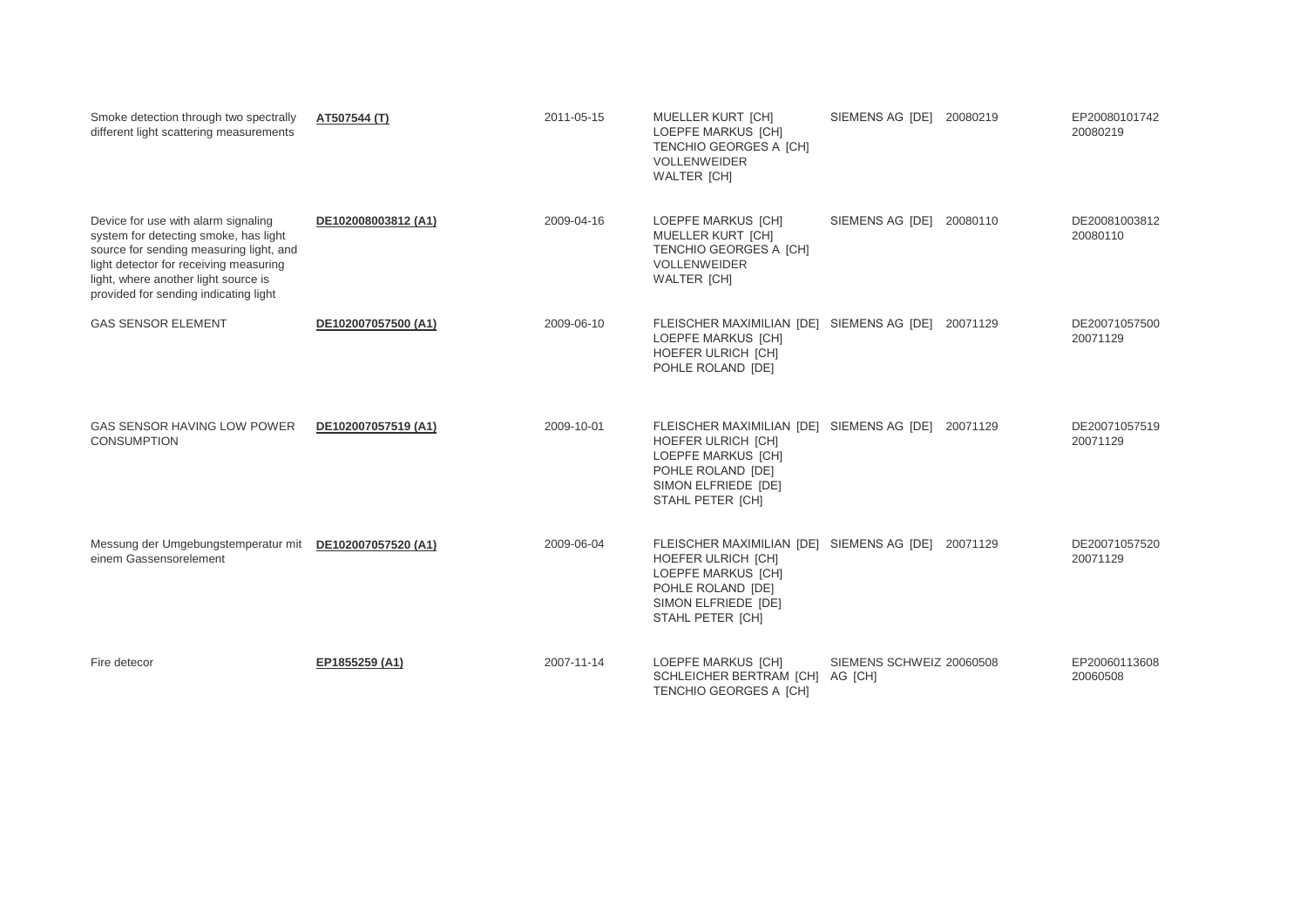| Intelligent surveillance camera                                                                                                                                                      | ES2319548 (T3) | 2009-05-08 | BAUMGARTNER KLAUS [DE]<br><b>DIEREGSWEILER</b><br>THOMAS [DE]<br>LOEPFE MARKUS [CH]<br>RICHTER NICOLAS [FR]<br><b>WIESER DIETER [CH]</b>         | <b>SIEMENS</b><br><b>BUILDING TECH AG</b>                                   | 20050907 | EP20050108189<br>20050907 |
|--------------------------------------------------------------------------------------------------------------------------------------------------------------------------------------|----------------|------------|--------------------------------------------------------------------------------------------------------------------------------------------------|-----------------------------------------------------------------------------|----------|---------------------------|
| Annunciator with a telecommunication<br>antenna                                                                                                                                      | EP1669960 (A1) | 2006-06-14 | <b>BRUPBACHER DR</b><br>THOMAS [CH]<br>LOEPFE DR MARKUS [CH]<br>SCHMID DR PETER [CH]<br><b>VOLLENWEIDER</b><br><b>WALTER [CH]</b>                | SIEMENS SCHWEIZ 20041208<br>AG [CH]<br><b>HUBER &amp; SUHNER</b><br>AG [CH] |          | EP20040029040<br>20041208 |
| Method and analysis tool for checking the US2005162516 (A1)<br>functional suitability of video monitoring<br>devices, as well as a measurement<br>device for carrying out the method |                | 2005-07-28 | LOEPFE MARKUS [CH]<br><b>MARBACH GIUSEPPE [CH]</b><br>MULLER KURT [CH]<br>WIESER DIETER [CH]                                                     | SIEMENS SCHWIEZ 20040924<br>AG [CH]                                         |          | EP20030021600<br>20030925 |
| ABSORBANCE OPTICAL SMOKE<br>SENSOR AND ITS APPLICATION                                                                                                                               | PL359358 (A1)  | 2003-10-06 | MULLER KURT [CH]<br>KUNZ PETER [CH]<br>LOEPFE MARKUS [CH]                                                                                        | <b>SIEMENS</b><br><b>BUILDING TECH</b><br>AG [CH]                           | 20030326 | EP20020007106<br>20020328 |
| Event detector with a camera                                                                                                                                                         | EP1381005 (A1) | 2004-01-14 | MUELLER KURT DR [CH]<br><b>BRUPBACHER THOMAS</b><br>DR [CH]<br>LOEPFE MARKUS DR [CH]<br>VOLLENWEIDER<br><b>WALTER [CH]</b><br>WIESER DIETER [CH] | <b>SIEMENS</b><br><b>BUILDING TECH</b><br>AG [CH]                           | 20020708 | EP20020015173<br>20020708 |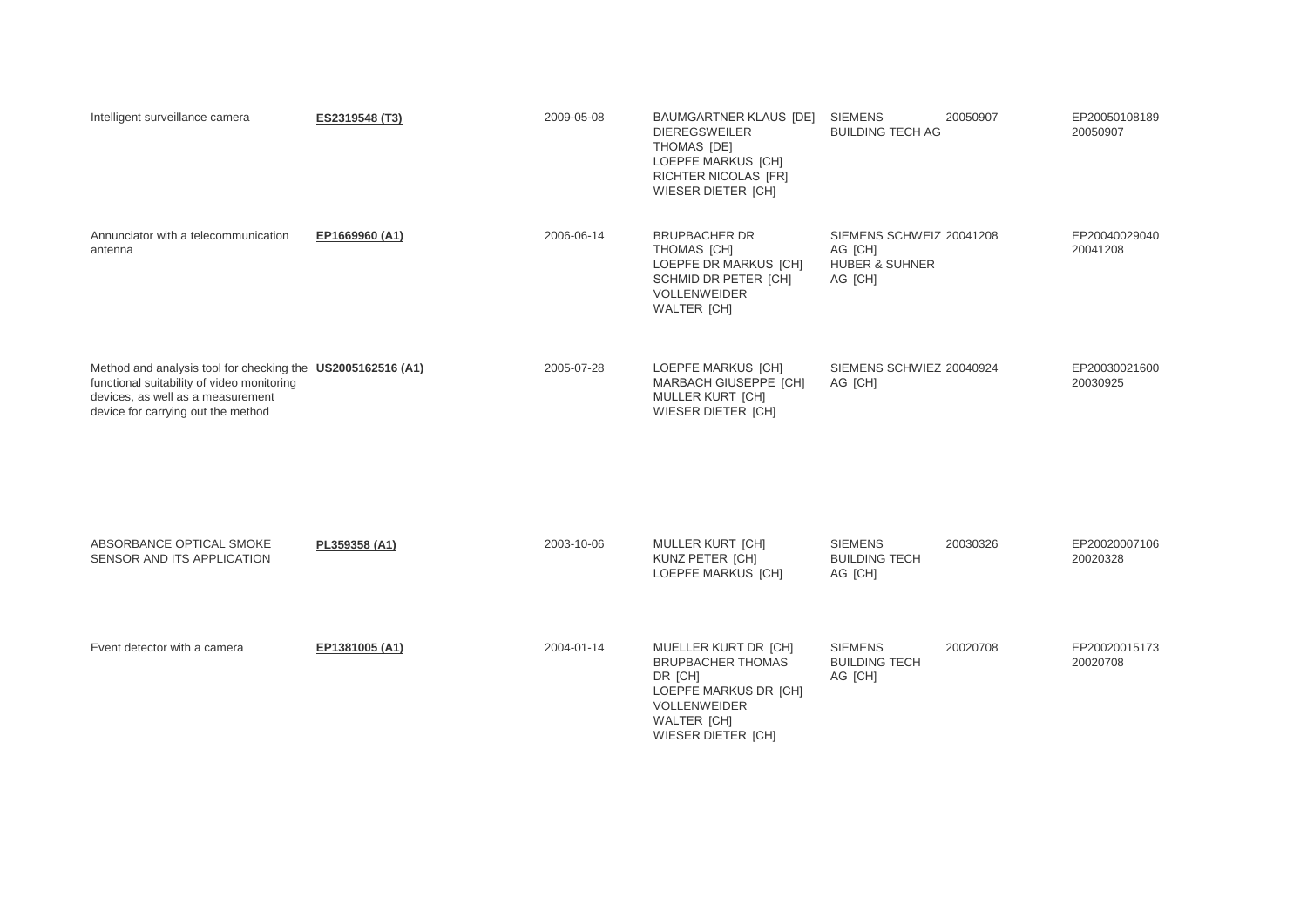| <b>VIDEO SMOKE DETECTION SYSTEM</b><br>AND METHOD FOR EXAMINING THE<br>SAME                                                             | AT467875 (T)                   | 2010-05-15 | <b>WIESER DIETER [CH]</b><br>MUELLER KURT [CH]<br><b>BRUPBACHER THOMAS [CH]</b><br><b>VOLLENWEIDER</b><br><b>WALTER [CH]</b><br>LOEPFE MARKUS [CH]      | SIEMENS AG [DE] 20020617                          |          | EP20010115143<br>20010622<br>CH20020000989<br>20020610<br>WO2002CH00327<br>20020617 |
|-----------------------------------------------------------------------------------------------------------------------------------------|--------------------------------|------------|---------------------------------------------------------------------------------------------------------------------------------------------------------|---------------------------------------------------|----------|-------------------------------------------------------------------------------------|
| Video smoke detecting system and<br>method for testing the same                                                                         | EP1271444 (A1)                 | 2003-01-02 | WIESER DIETER [CH]<br>MUELLER KURT DR [CH]<br><b>BRUPBACHER THOMAS</b><br>DR [CH]<br><b>VOLLENWEIDER</b><br><b>WALTER [CH]</b><br>LOEPFE MARKUS DR [CH] | <b>SIEMENS</b><br><b>BUILDING TECH</b><br>AG [CH] | 20010622 | EP20010115143<br>20010622                                                           |
| Passive infrared detector                                                                                                               | EP1184824 (B1); EP1184824 (A1) | 2002-03-06 | <b>WIESER DIETER [CH]</b><br>MUELLER KURT DR [CH]<br>LOEPFE MARKUS DR [CH]<br>ALLEMANN MARTIN DR [CH]                                                   | <b>SIEMENS</b><br><b>BUILDING TECH</b><br>AG [CH] | 20000902 | EP20000119046<br>20000902                                                           |
| Presence detector                                                                                                                       | EP1124209 (B1); EP1124209 (A1) | 2001-08-16 | MUELLER KURT DR [CH]<br>LOEPFE MARKUS DR [CH]<br>WIESER DIETER [CH]<br>ALLEMANN MARTIN DR [CH]                                                          | <b>SIEMENS</b><br><b>BUILDING TECH</b><br>AG [CH] | 20000211 | EP20000102834<br>20000211                                                           |
| Optical smoke detector operating in<br>accordance with the extinction principle<br>and method for compensating its<br>temperature drift | US6456379 (B1)                 | 2002-09-24 | KUNZ PETER [CH]<br>MUELLER KURT [CH]<br>WIESER DIETER [CH]<br>LOEPFE MARKUS [CH]                                                                        | <b>SIEMENS</b><br><b>BUILDING TECH</b><br>AG [CH] | 19990914 | CH19980002172<br>19981027<br>EP19980117368<br>19980914                              |